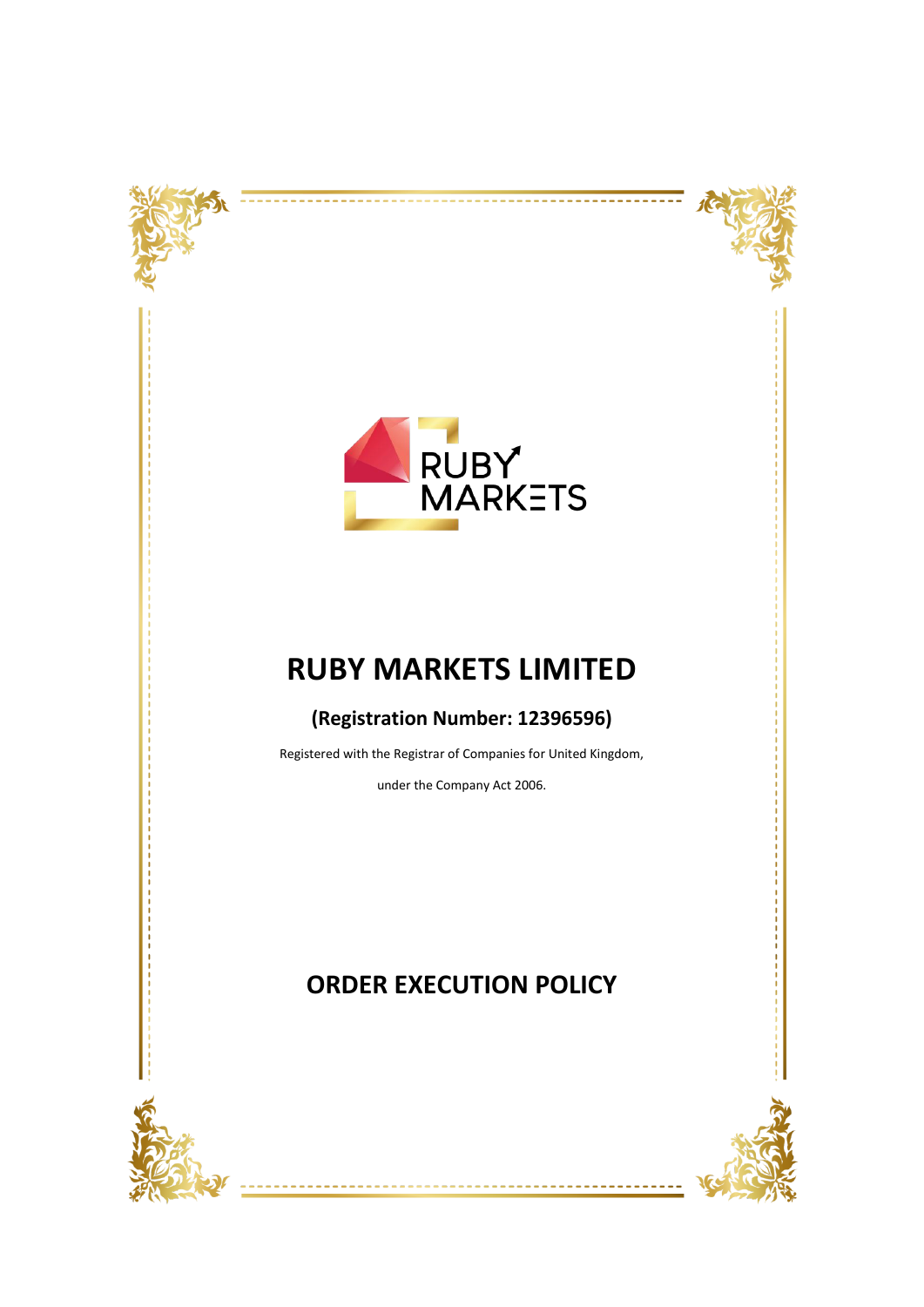

### **RUBY MARKETS LIMITED ORDER EXECUTION POLICY**

#### **Introduction**

RUBY MARKETS LIMITED is committed to treat our clients fairly by executing orders on terms most favorable to our clients. As such, RUBY MARKETS LIMITED has implemented this Order Execution Policy (hereinafter referred to as the 'Policy') aimed to obtain the best possible result for our clients, taking into accounts factors listed below.

The Policy is aimed to provide our clients with a general overview on the how trade orders are executed and the various factors that can affect the execution of the financial instruments offered by RUBY MARKETS LIMITED.

#### **Scope and Application**

RUBY MARKETS LIMITED will always act as principle when executing transactions for the clients. The Policy will apply whenever RUBY MARKETS LIMITED executes transactions on behalf of professional and retail clients.

RUBY MARKETS LIMITED will take all reasonable steps to obtain the best possible result for the clients as accordance to the Policy. The Policy takes into account factors such as the size of the order, liquidity of the underlying market, and the priorities of the client with the purpose to provide the best outcome in the interest of the client.

RUBY MARKETS LIMITED does not however guarantee that execution at our price will be more favorable than one which might have been available elsewhere.

By agreeing to the terms of our Customer Agreement, clients are also agreeing to the terms of RUBY MARKETS LIMITED Order Execution Policy.

#### **Your agreement to this Policy**

This Policy has been provided to help clients understand how RUBY MARKETS LIMITED executes client orders so that they can make an informed choice on whether to use RUBY MARKETS LIMITED's services. You should ensure that you have read and understood its contents.

#### **Execution Factors**

RUBY MARKETS LIMITED has considered a number of criteria that might be important to clients. These are called the Execution Factors:

- Price the market price at which the order is executed.
- Costs any additional charges that may be incurred in executing the order in a particular way over and above RUBY MARKETS LIMITED's normal charges.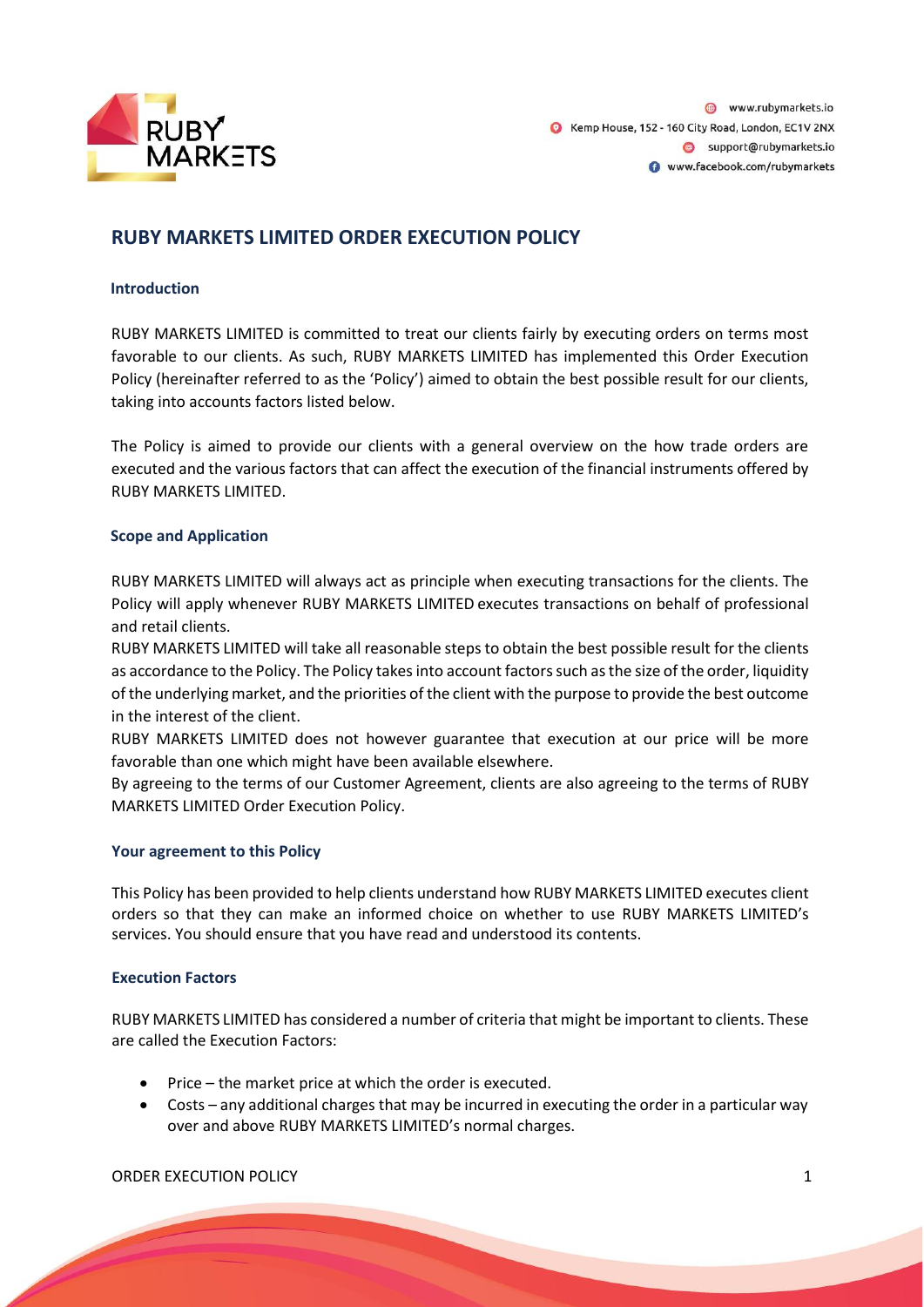

- Speed of execution this can be particularly important in fast moving markets.
- Likelihood of execution and settlement the best price is of little use if RUBY MARKETS LIMITED cannot execute at it or if the transaction fails to complete.
- Size and Nature of the transaction the way that RUBY MARKETS LIMITED executes an unusual order (for example, one that is larger than the normal market size or has unusual features such as an extended or shortened settlement period) may differ from the way it executes a standard order.
- Market Impact the effect that executing a client's order, or showing it to other market participants, might have upon the market.
- Other factors relevant to particular order types as applicable.

When RUBY MARKETS LIMITED executes orders on behalf of clients, Best Execution is determined on the basis of the total consideration paid to or by the client, unless the objective of execution of the order dictates otherwise. Total consideration is the price of the financial instrument and the costs related to execution, including all expenses incurred by the client which are directly related to the execution of the order such as venue execution fees, clearing and settlement fees and any other fees paid to third parties involved in the execution of the order. When assessing whether best execution has been achieved, RUBY MARKETS LIMITED does not take account of its standard charges that will be paid by the client irrespective of how the order is executed.

#### **Best Execution Criteria and Relevant Elements**

The relative importance that RUBY MARKETS LIMITED attaches to the Execution Factors in any particular case may be affected by the circumstances of the order. These are called the Execution Criteria.

- Client Characteristics professional customers may have different needs to retail customers.
- Transaction Characteristics such as the potential for it to have an impact on the market.
- Financial Instrument Characteristics such as liquidity and whether there is a recognized centralized market.
- Venue Characteristics particular features of the liquidity sources available to RUBY MARKETS LIMITED
- Other relevant circumstances as applicable.

#### **Execution Venues**

Based on its assessment of the Execution Factors and the Execution Criteria, RUBY MARKETS LIMITED will select one or more venue(s) for the execution of the client's order. Venues used might include:

- Regulated Markets
- Multilateral Trading Facilities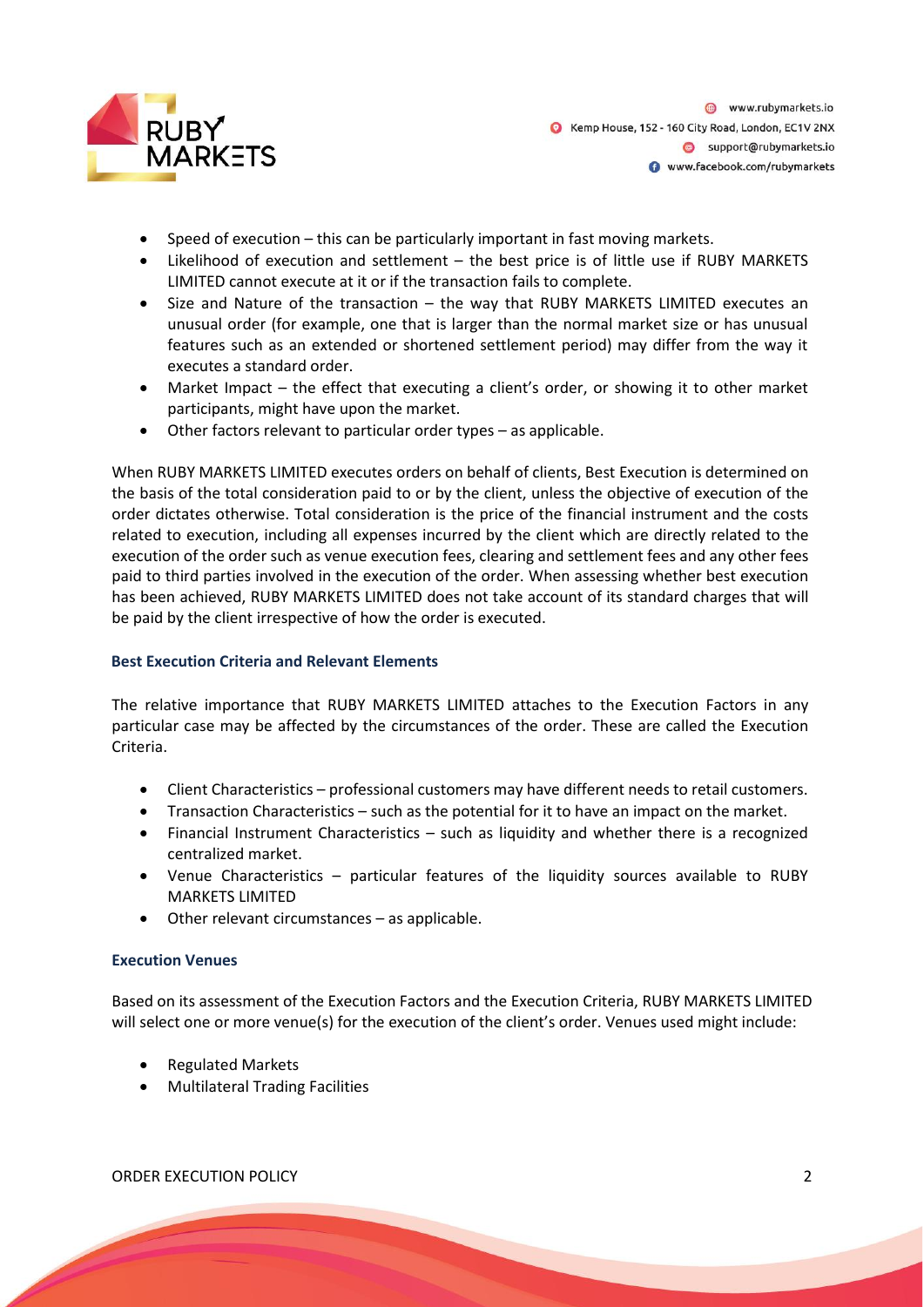

- Order Crossing Networks and other electronic platforms
- Liquidity provided from RUBY MARKETS LIMITED's our own internal flow aggregation book
- Other brokers, dealers and market makers

RUBY MARKETS LIMITED will take reasonable care not to discriminate between execution venues other than on the basis of the Execution Factors relevant to the order concerned. Where executing orders against liquidity provided by its own internal flow aggregation book, RUBY MARKETS LIMITED will aggregate the risk from client transactions with risks arising on other clients' orders and will undertake hedging activities at other dealing venues in the manner that it considers to be most efficient.

The prices that RUBY MARKETS LIMITED makes available to clients under this model will be based upon the prices available to it from its selected hedging venues. RUBY MARKETS LIMITED has access to several exchanges and other execution venues through its order routing vendors.

#### **Price**

RUBY MARKETS LIMITED receive price feeds from some of the world's leading liquidity providers to ensure our clients receive the best possible price quotes. Trade orders accepted by RUBY MARKETS LIMITED will be executed at the price requested by the client and at no other price, assuming there are no "slippage" and that the required price is still available.

#### **Costs**

Opening a position in some types of Financial Instruments provided by RUBY MARKETS LIMITED may require the client to pay commission and/or other fees if applicable. These charges are disclosed in Terms of Business.

#### **Liquidity**

All orders submitted by the clients to RUBY MARKETS LIMITED are subjected to size consideration. The minimum size of an order is 1000 units of base currency. Although there is no maximum size for an order which can be submitted by the client, RUBY MARKETS LIMITED reserves the right to decline an order if the requested size is larger than RUBY MARKETS LIMITED is able to trade in the underlying market, at the requested price, at that particular point of time. Greater liquidity may be offered to the client by RUBY MARKETS LIMITED at its own discretion.

#### **Speed and likelihood of execution**

RUBY MARKETS LIMITED will act as the principle for all orders submitted by the client. RUBY MARKETS LIMITED is committed to offer our client the best possible execution speed and strives to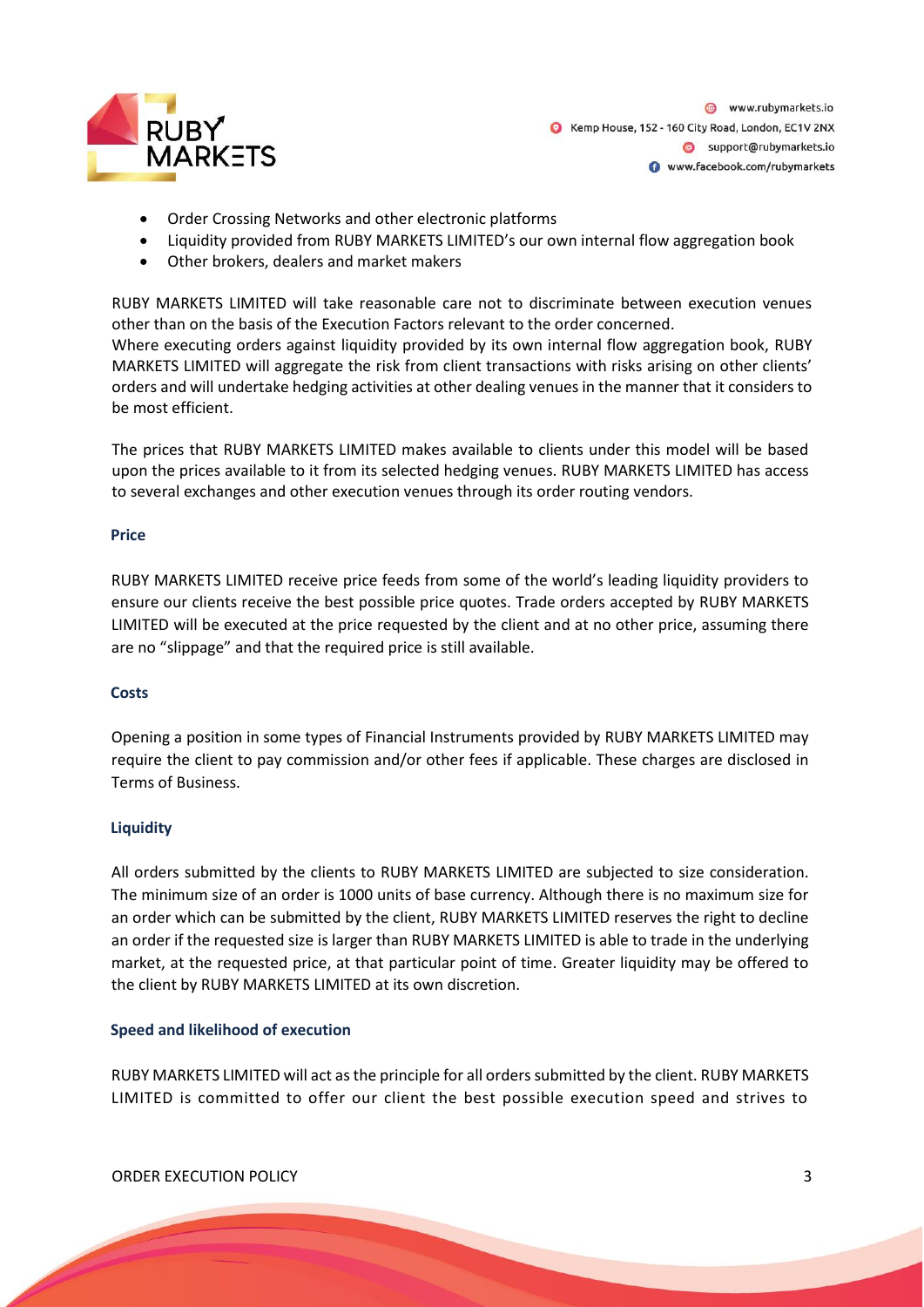

www.rubymarkets.io Kemp House, 152 - 160 City Road, London, EC1V 2NX Support@rubymarkets.io

**improve** within the limitations of information and communication technology. Under all normal circumstances orders will be filled at the requested price within seconds. If the price requested is not available in the market, the order will not be filled. However, the use of any form of unstable or slow internet connection at the client's end may result in interrupted and/or delayed connectivity to our platforms.

In certain circumstances due to poor connection speed, abnormal market volatility or in the case of intentional manipulation of our quoted price or other related data, the client's order may be declined by RUBY MARKETS LIMITED if the price requested by the client is not representative of the market price received by RUBY MARKETS LIMITED Internet, connectivity delays, and price feed errors sometimes create a situation where the price displayed on the Trading Platform does not accurately reflect the market rates. The concept of latency arbitrage, or taking advantage of these internet delays, cannot exist in an OTC market where the Client is buying or selling directly from the principal. The Company does not permit the practice of arbitrage on the Trading Platform. Transactions that rely on price latency arbitrage opportunities shall be revoked, without prior notice. Please, consult the "Allowed Trading Methods" Paragraph for more information!

#### **Aggregation**

The client's orders may at the discretion of RUBY MARKETS LIMITED be aggregated/split with RUBY MARKETS LIMITED own orders, orders of any of RUBY MARKETS LIMITED associates and/or other clients. Orders will only be aggregated or split where RUBY MARKETS LIMITED reasonably believes it to be unlikely that the aggregation or split generally will be unfavorable to any client. However, such aggregation may in abnormal circumstances work to the client's disadvantage.

#### **Monitor and Review**

RUBY MARKETS LIMITED will monitor on a regular basis the effectiveness of our order execution arrangements and execution policy to deliver the most favorable result to our clients and to identify and correct any problem. RUBY MARKETS LIMITED reserves the right to correct any deficiencies in the policy and to make improvement to its execution arrangements wherever deemed necessary by RUBY MARKETS LIMITED.

#### **Force Majeure Events**

RUBY MARKETS LIMITED not responsible for financial losses arising from force majeure events. These events are extreme and irresistible circumstances that are independent of the will and actions of the agreement participants, that cannot be foreseen, prevented, or eliminated, including but not limited to natural disasters, fires, man-made accidents and disasters, emergencies at utility works and on utility lines, bankruptcy of Liquidity Provider, DDOS attacks, riots, military actions, terrorist attacks, uprisings, civil unrest, strikes, and the regulatory acts of state- and local government authorities.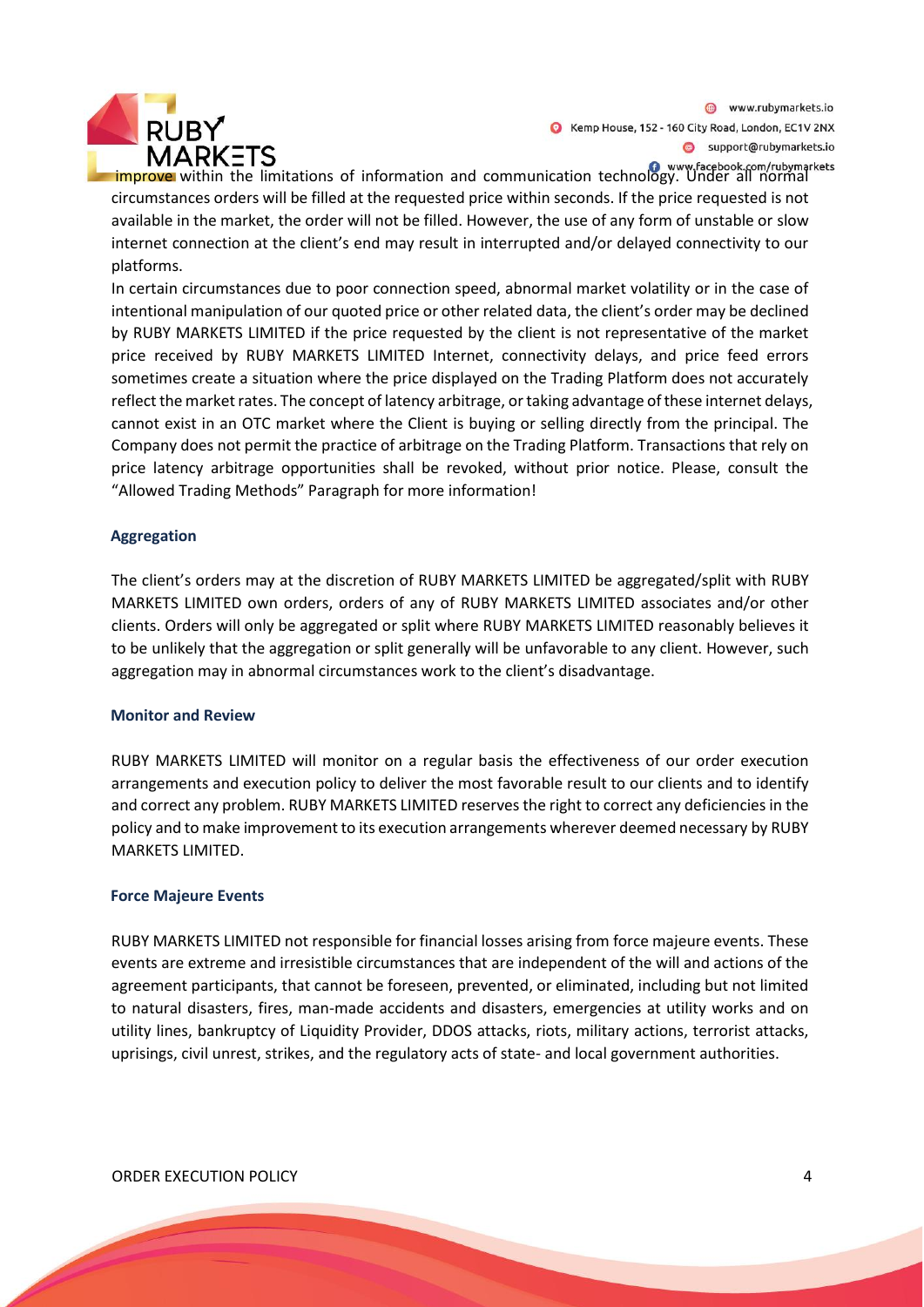

RUBY MARKETS LIMITED allows all types of trading methods and styles. The Company reserves the right, however, to close, suspend or recoup any closed profit and loss from an account it deems is engaging in unethical or questionable trading styles including, but not limited to, latency arbitrage, the act of "flooding" of our servers with an excessive amount of pending orders and / or pending order modification requests, trades with opening and closing time of lesser than 3 minutes, excessive logins, or the use of certain automated trading systems or Expert Advisors, without notice. RUBY MARKETS LIMITED will usually (but is not obligated to always) attempt to initially express its concern to Customer or associated parties via email or telephone in the form of a formal warning. If the Customer or associated party does not modify trading style within a reasonable amount of time following the warning, RUBY MARKETS LIMITED reserves the right to liquidate all or some open positions, close, suspend or recoup any closed profit or loss from account, and return any remaining proceeds to Customer according Company account closing procedures or any combination thereof.

In addition, if we reasonable believe that you (including any Authorised Representative) have (or attempted to) manipulated our Quotes, our execution process or our Electronic Trading Service, or "gamed" or attempted to "game" our Electronic Trading Service or attempted some form of market abuse or market misconduct, we may in our sole and absolute discretion without notice to you do any one or more of the following (to the extent permitted by law):

(a) enforce the Transaction(s) against you if it is a Transaction(s) which results in you owing money to us;

- (b) treat all of your Transactions as void from their inception;
- (c) withhold any funds from you which we suspect to have been derived from any such activities;
- (d) Close Out your Account;
- (e) adjust your Account;
- (f) suspend your Account;
- (g) terminate this Agreement; and
- (h) take such other action as we consider appropriate.

(i) you will use the services offered by us pursuant to this Agreement in good faith and, to this end, you will not use any electronic device, software, algorithm, any betting strategy or any arbitrage practices (such as but not limited to latency abuse, price manipulation or time manipulation) that aims to manipulate or take unfair advantage of the way in which we construct, provide or convey our bid or offer prices. In addition, you agree that using any device, software, algorithm, strategy or practice in your dealings with us whereby you are not subject to any downside market risk will be evidence that you are taking unfair advantage of us;

(j) you will use the services offered by us pursuant to this Agreement in good faith and, to this end, you will not use any electronic device, software, algorithm, or any betting strategy that aims to manipulate or take unfair advantage of any Electronic Betting Service;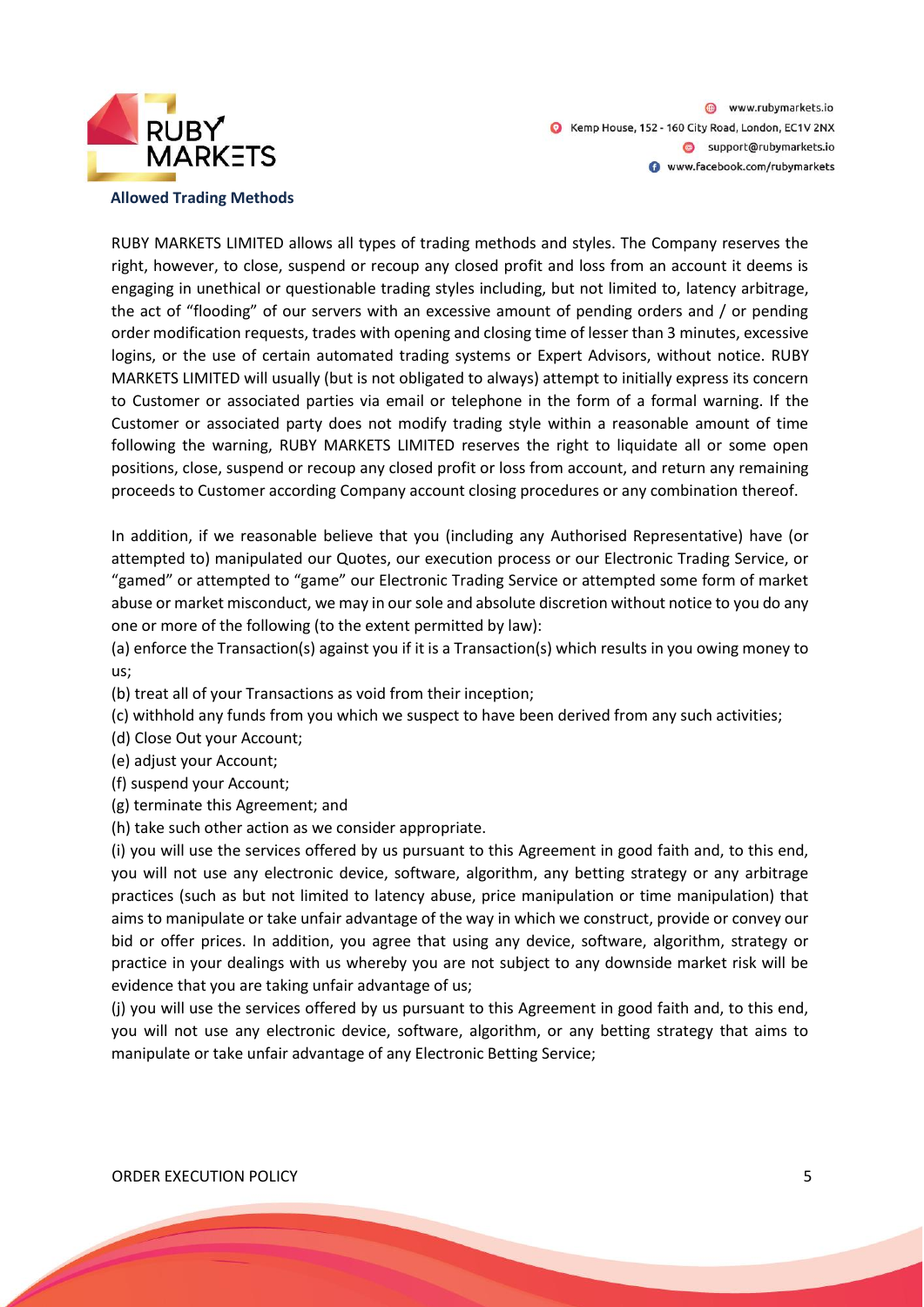

#### **Pending Orders**

RUBY MARKETS LIMITED reserve the rights to disable pending order function on major news release without prior notice.

#### **Slippage**

RUBY MARKETS LIMITED aims to provide clients with the best execution available and to fill our client's orders at the requested price. However, there are times when, due to abnormal increase in market volatility, orders may be subject to slippage or rejected on LP level. RUBY MARKETS LIMITED hereby advise our clients that slippage is a normal market practice in the industry and a common feature of the foreign exchange market under conditions such as lack of liquidity and abnormal volatility due to economic events, news announcements, and market opening. RUBY MARKETS LIMITED shall not be held liable for losses suffered by the client caused by slippage. RUBY MARKETS LIMITED reserve the rights to void any positions opened and subsequently closed within 3 minutes. RUBY MARKETS LIMITED do not recognize trades under 3 minutes if trades rejected by LP. Any profit, loss, and/or commission fees made through these transactions may be deemed invalid.

#### **Misquotes / Mispricing**

It is possible that a transaction may be performed on a wrong price due a miss-quote price feed from any of RUBY MARKETS LIMITED third party liquidity providers or through an unexpected technical fault. Equally, there may be delays due to internet connection or occasions where a position is opened or closed based on latent prices that do not reflect the correct market prices at the time of transaction, resulting in an inaccurate profit or inaccurate loss.

Such events may affect client transactions. In this case, RUBY MARKETS LIMITED will take all the necessary measures, immediately, to remedy and rectify the situation, as it is fair and suited to each case. Remedies include correcting deal entry prices or exit prices according the correct market rates at the time of transaction. RUBY MARKETS LIMITED may need to cancel any transaction(s) which are executed wrongly due to the 'price misquote', for example from preset limit/pending orders been triggered due to mispricing. RUBY MARKETS LIMITED will make the best efforts to contact and inform client for RUBY MARKETS LIMITED's actions, by telephone or by e-mail.

#### **Reduction of Maximum Leverage**

As protection against over exposure on news, RUBY MARKETS LIMITED may apply reduction of maximum leverage on every major economic news, included but not limited to FOMC, NFP and ECB news. The maximum leverage for all account types will be reduced to 1:50 at 5(five) hours before until 5(five) hours after the news announcement. Higher leverage creates additional risk and loss exposure, which may cause negative equity on client accounts. Hence, RUBY MARKETS LIMITED reserves the right to reduce the leverage to 1:10 in event of big news to avoid the risk similar to crisis.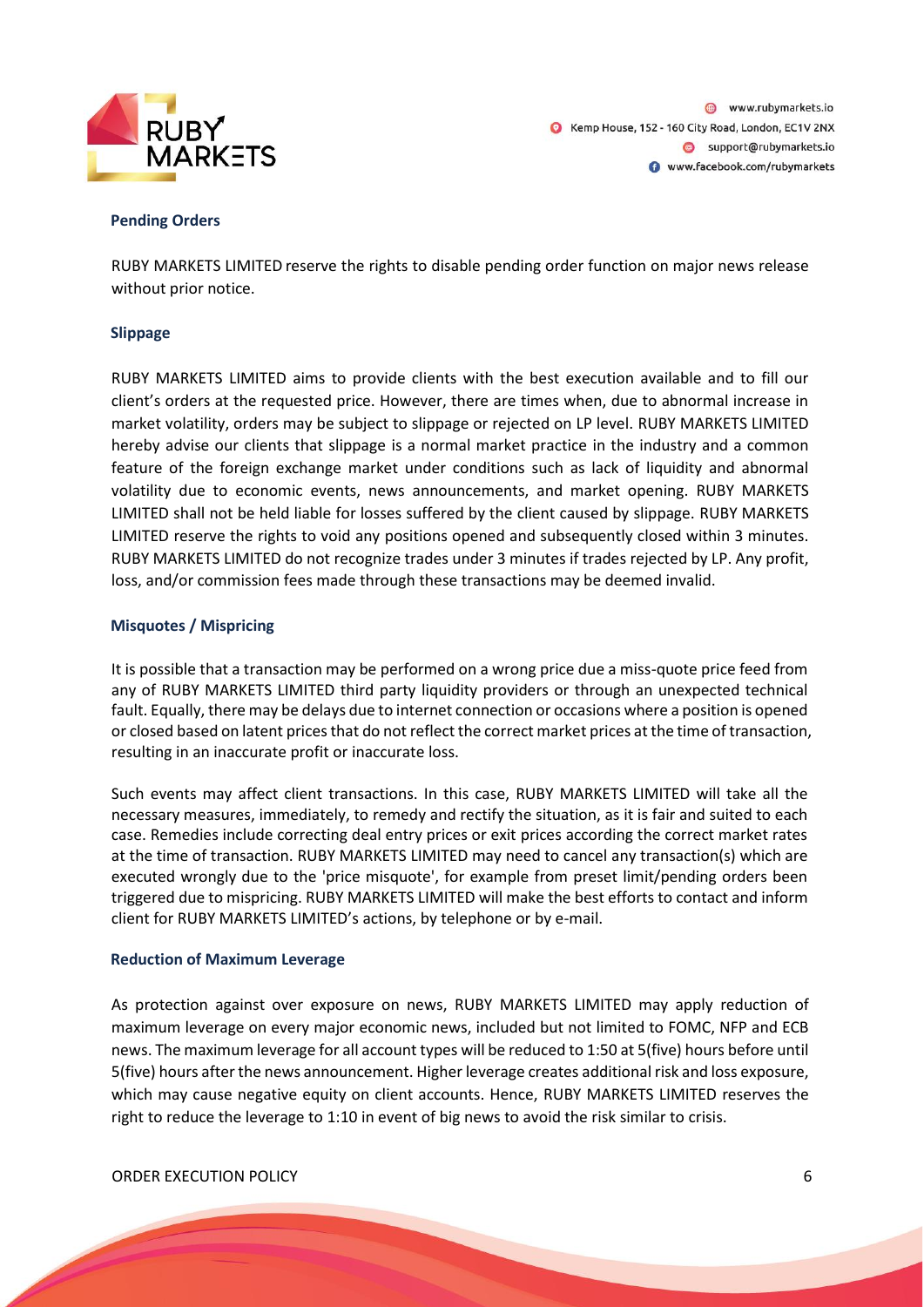

#### **Risks of dealing in volatile markets**

Clients should be aware of the following risks associated with volatile markets, especially at or near the open or close of the standard trading session:

- Execution at a substantially different price from the quoted bid or offer or the last reported price at the time of order entry, as well as partial executions or execution of large orders in several transactions at different prices.
- Delays in executing orders for financial instruments that RUBY MARKETS LIMITED must send to external market makers and manually routed or manually executed orders.
- Opening prices that may differ substantially from the previous day's close.
- Locked (the bid equals the offer) and crossed (the bid is higher than the offer) markets, which may prevent the execution of client orders..
- Price volatility is one factor that can affect order execution. When there is a high volume of orders in the market, order imbalances and back logs can occur. This implies that more time is needed to execute the pending orders. Such delays are usually caused by the occurrence of different factors:
	- i. the number and size of orders to be processed,
	- ii. the speed at which current quotations (or last-sale information) are provided to RUBY MARKETS LIMITED and other brokerage firms; and
	- iii. the system capacity constraints applicable to the given exchange, as well as to RUBY MARKETS LIMITED and other firms.

RUBY MARKETS LIMITED is obligated to take necessary steps to keep an orderly market. Therefore RUBY MARKETS LIMITED operates with "Compliance" order filters. Such Compliance order filters are also present at exchanges and other brokers that might be used by RUBY MARKETS LIMITED to route the order to the designated market. The filters might result in orders with a large expected market impact to be paused or traded using an algorithm potentially causing slippage from the expected arrival price. Stop orders are also at RUBY MARKETS LIMITED's discretion grouped into larger orders and then traded as an algorithm to prevent cascading market impact or large market impact in general. RUBY MARKETS LIMITED cannot be held liable for price slippage caused by acting to keep an orderly market.

#### **Regular Review**

RUBY MARKETS LIMITED will review this Policy annually and whenever a material change occurs that affects RUBY MARKETS LIMITED's ability to obtain the best possible result for the execution of client orders.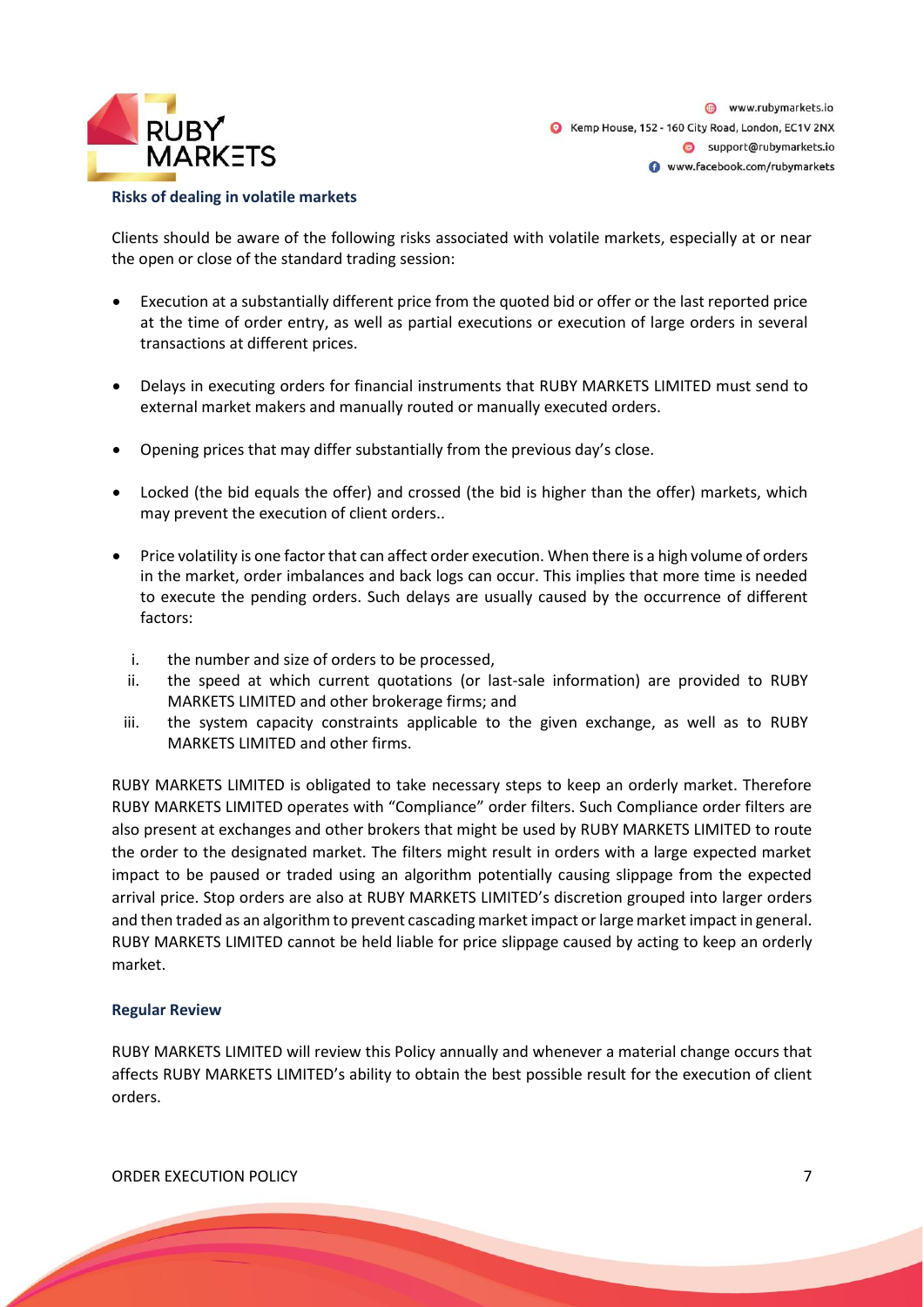

RUBY MARKETS LIMITED regularly reviews the overall quality of its order executions and its order routing practices, including its order routing vendors and the available exchanges. RUBY MARKETS LIMITED will amend this Policy on the basis of such reviews if it considers it to be necessary. Any new policy will be made available on RUBY MARKETS LIMITED's websites and will be in force as from publication.

#### **Information Handling**

RUBY MARKETS LIMITED may have access to, use and provide counterparties with information on an anonymous and aggregated basis, including but not limited to, your orders (i.e., orders executed in full or part, cancelled, or expired), positions, trade and other data and analytics (collectively, "Anonymous and Aggregated Data"). This Anonymous and Aggregated Data may be used for market information, analytical tools, risk management strategies for market making and liquidity provision and other RUBY MARKETS LIMITED products and services. The nature of any Anonymous and Aggregated Data provided to you may differ from that provided to other counterparties in terms of quantity, scope, methodology or otherwise and may be changed from time to time without notice to you.

#### **Specific Instructions**

Clients may ask RUBY MARKETS LIMITED to execute their orders in accordance with specific instructions – either generally or on a case by case basis. To the extent that RUBY MARKETS LIMITED is able to accommodate such requests, it will do so. However:

Where the specific instructions will result in higher costs, RUBY MARKETS LIMITED may reflect those additional costs in its charges to the client. In this case, RUBY MARKETS LIMITED will notify the client of its revised charges before accepting the order(s).

Where the specific instructions conflict with its normal processes, RUBY MARKETS LIMITED will give the specific instructions precedence. This may result in a different outcome for the transaction.

Where there is no conflict, RUBY MARKETS LIMITED will continue to follow its normal execution Policy.

#### **Corporate Actions**

Please be aware that information regarding Corporate actions are provided on a best-efforts only basis by RUBY MARKETS LIMITED based on the current information available. RUBY MARKETS LIMITED does not guarantee the accuracy or timeliness of the information provided. The terms and conditions may be subject to change without prior notification. Prior to trading on RUBY MARKETS LIMITED platform regarding any corporate action, Customers must conduct research through an independent source or by contacting the issuer and/or reviewing information on the issuer's website. By entering a position on RUBY MARKETS LIMITED platform regarding a corporate action,